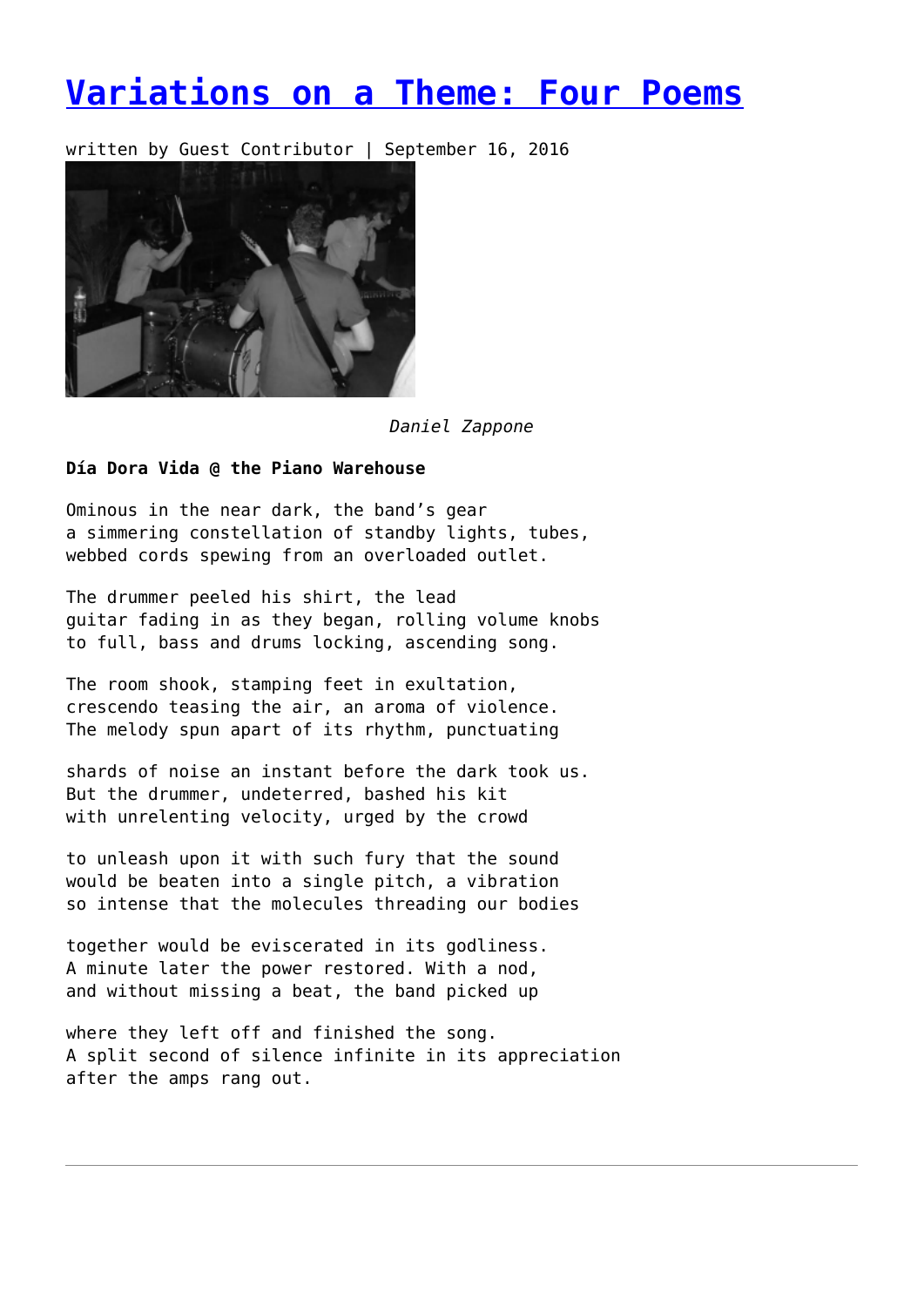

*[Jeffery C. Johnson Photography](http://jefferycjohnson.smugmug.com/)*

## **Inspector Owl @ the Metro**

The stage lights catch her eye in such a way that I begin to question the firmness of reality. Her hand is out, touching the stage, fingers long and feminine, held aloft for no reason other than flight, to be suspended in air.

Chestnut locks drape her form like a curtain waiting to be brushed aside, cradle of her neck exposed to the shiver of a primal touch. In this moment I know the laws of physics for my heart have altered forever.

Staring into that bright speck gyrating on her sclera, the full spectrum of our future unfolds before me and tomorrow weeps for first the life it had intended and later the life I was set to inherit, exchanging all the melancholy for the elation it's set to become.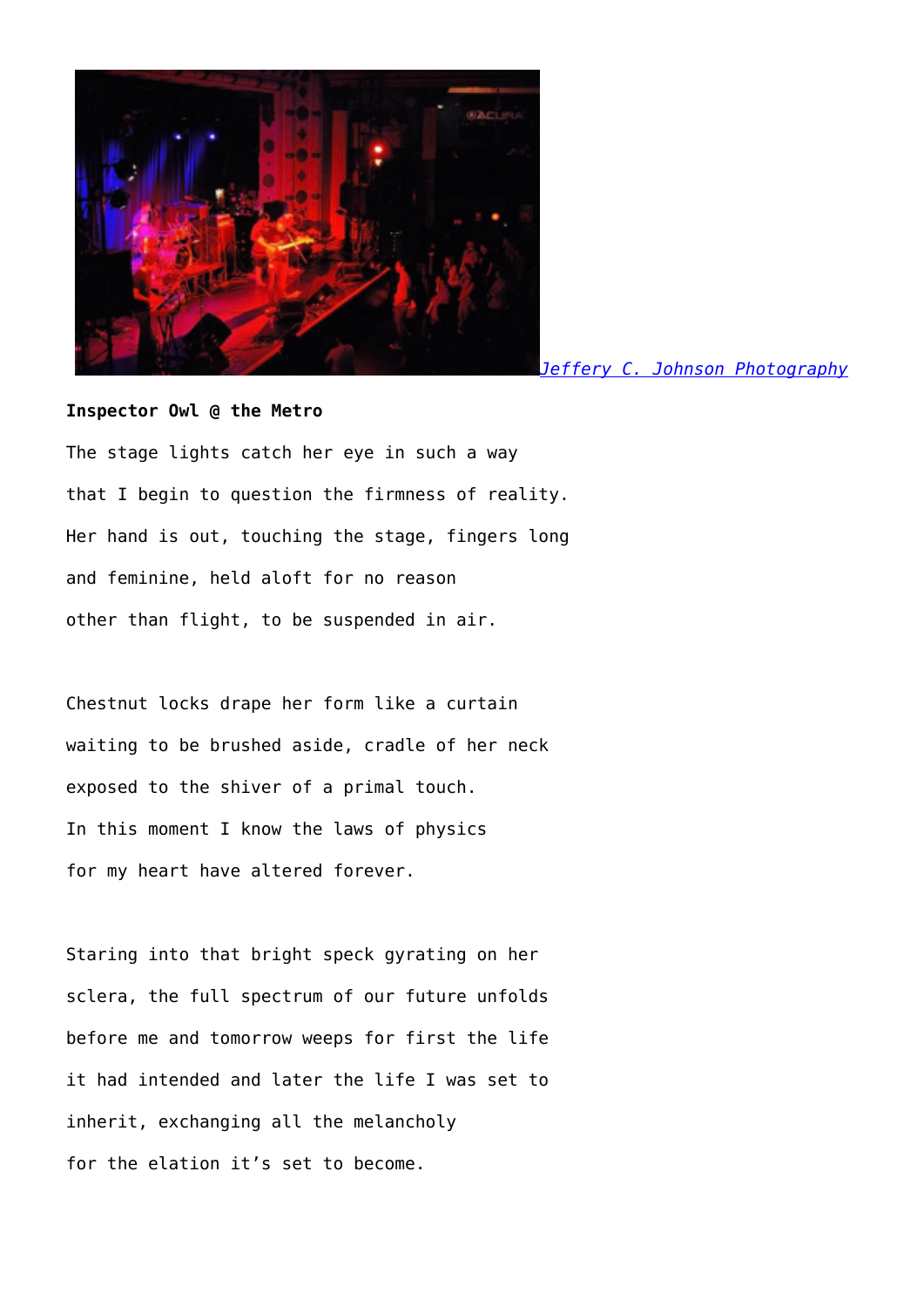The music is almost inaudible in the flood of serotonin, drowned by the ohm escaping from the hinge of my chin, floating on bass tones back to her and absorbed by her silhouette as I melt into the ambush of bliss and reach out to claim my new life.



**HEAVY MUSIC**

*a love letter*

Give me feedback to kick it off, hot and piercing, so every canine in a 7-mile radius drops, feedback like an orgy of computers melting their circuit boards in unison while the old dialup connection blares into the foghorn atop a lighthouse.

Bass up, a lumbering landslide of low-frequency boulders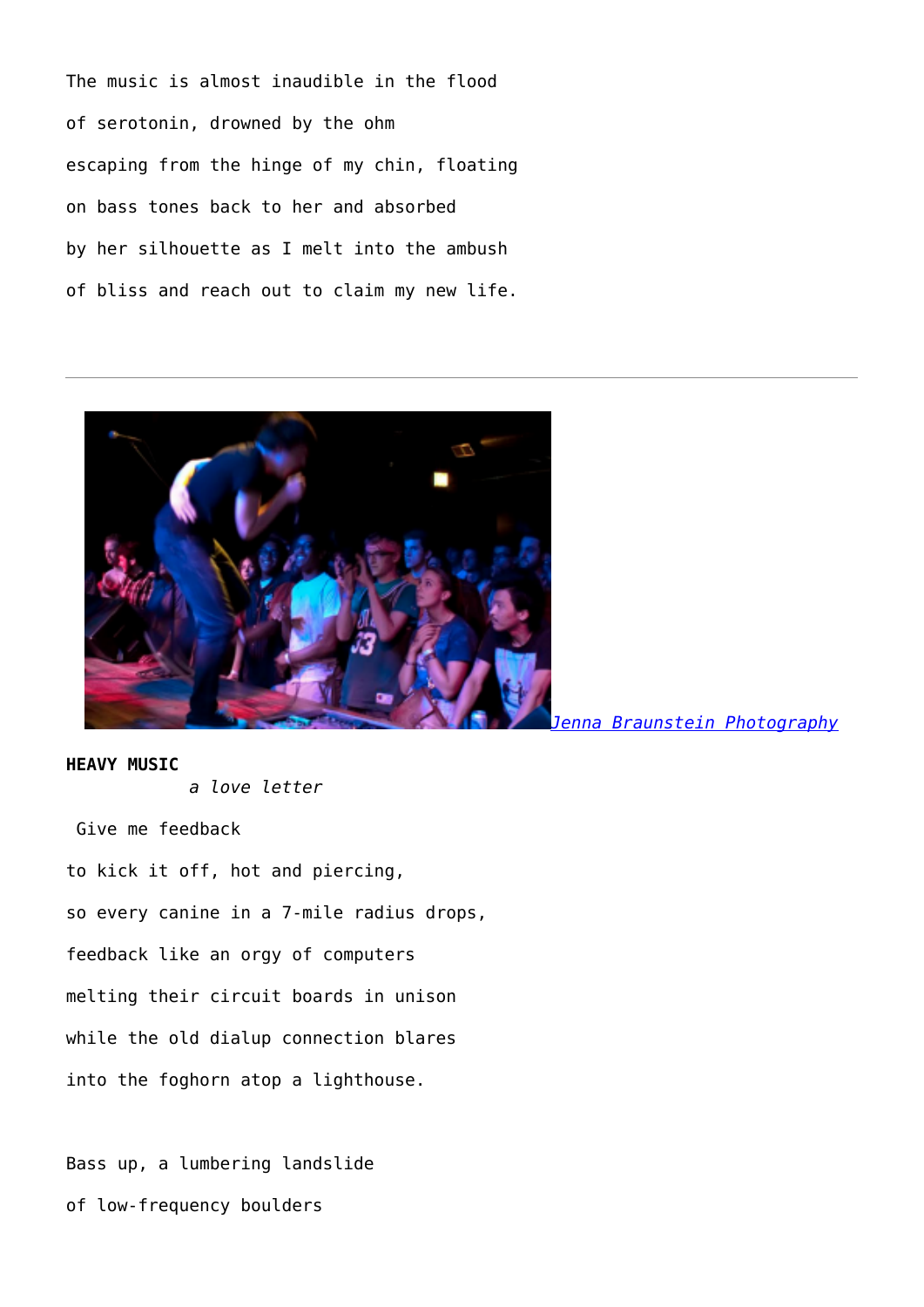cascading odd intervals off the interior walls of my skull. Bass like a symphony orchestra doing Brahms with ballpeen hammers on blue mist, like the congregation of idling stock cars at Daytona when I was too young not to be scared of the noise revving articulate ambitions to nova.

Choke the ride on four, in with the skins, toms that blaze like hooves on a Pamplona bull, snare like a Kalashnikov, kick like the tempest of axe to a pulp of fresh trunk, cymbals like a wife's roar and immediate revenge exacted on the crystal whizzing past my stupefied face to brick wall.

I want guitar tone like slabs of tectonic plate, like Chernobyl, like Fukushima, radiant like Satan's molten-fucking-lava spewing cock covering my face with his white-hot-hate-jizz before the extinguishing blast of  $CO<sub>2</sub>$  breath hardens his rage sperm to rock and the pressure in my head builds to critical.

And vocals, vocals like gargling razor blades, dry and crackling and hot, like the sound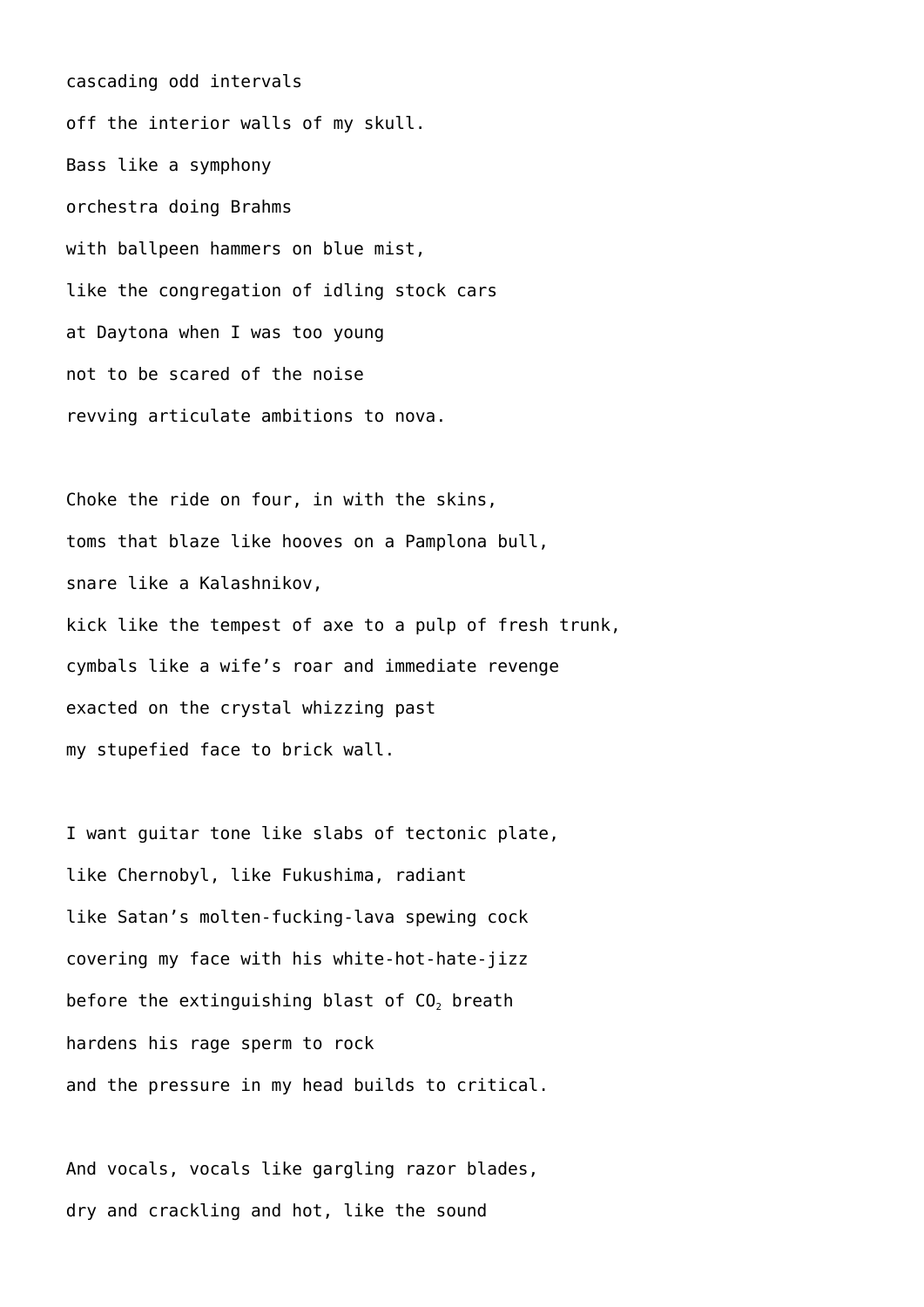that fell from my father's mouth when he leaped the bleachers to beat the piss from the ump who blew the call at my little league game.

You can keep the banjos, the ukuleles, the soft I miss yous, the flaccid coffeshop bleatings, the dancefloor declarations of endless flowering love. You can keep adagio. I bear only crescendo. Turn it up. I need it to feel.



#### *Robert Ashworth, [flickr](https://www.flickr.com/photos/theslowlane/10701484924/)*

## **Analogue**

Walking home along the open windows of garden apartments like slow rolling the dial on an analogue radio. With each new window, a gradual crossfade into the new. A captured frame of life in motion, the sounds and the smells.

From the hipster chick in bandana backing off peak volume as the undulating whale song of Bowie's "Heroes" sirens out to the sweet raisin aroma of pipe tobacco, the gentle creak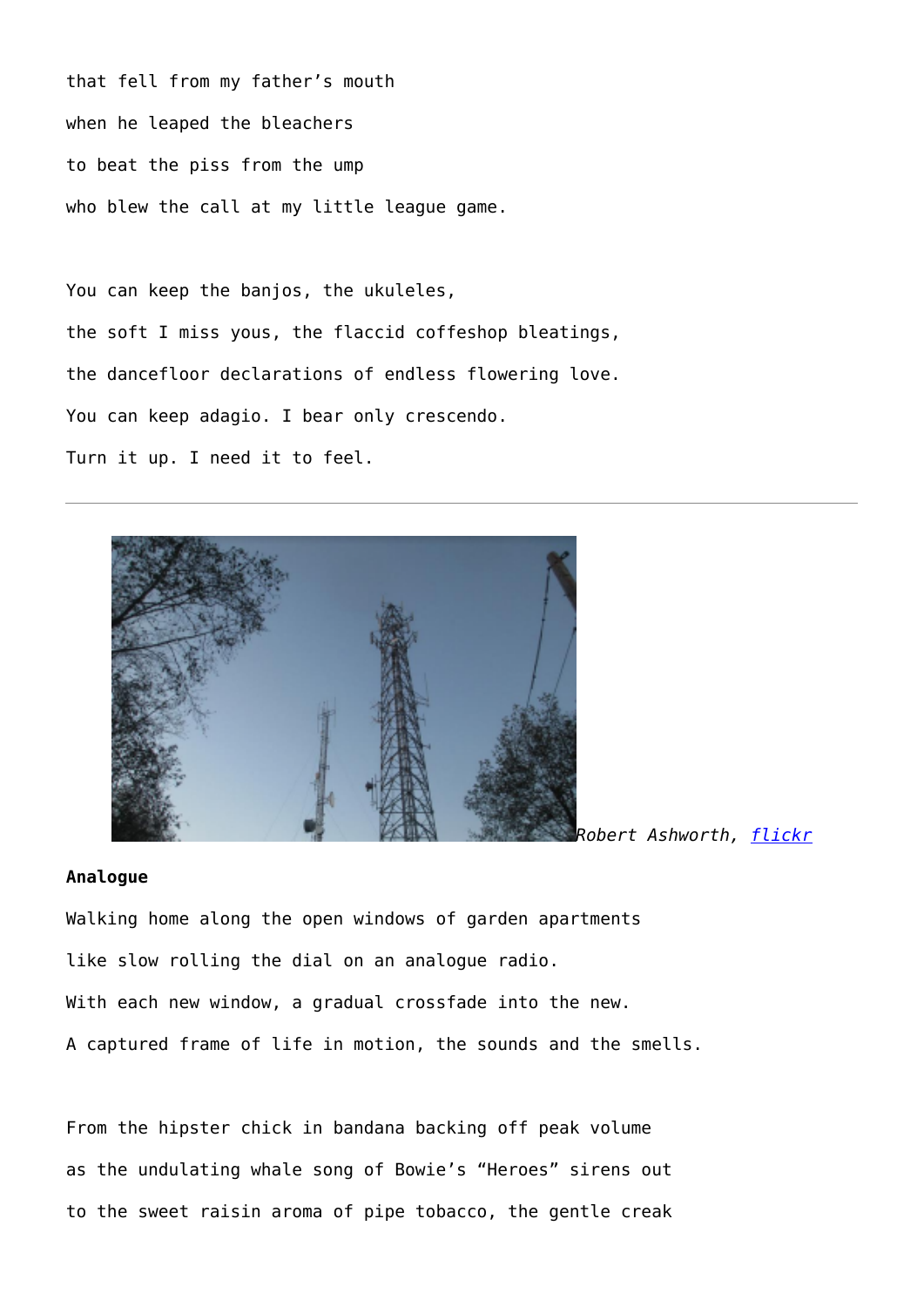of a leather-bound spine stretching before a middle-aged man.

From the staccato rumble of "So What" blurting from novice lips, devoid of Miles' meaningful swing, but genuine, well intentioned, to the grandmother frying aromatics in her heirloom cast iron pan as its partner pot simmers over with the import of each dumpling.

My block, one segment of the AM band of life, universally appealing to the internal antenna, riding its gentle photon transmissions from a shallow burial in the radiant electric wave of civilian purpose to the foreign station of the next block where a new hand takes over.

*Music can hold enormous power in memories and experiences, transporting us instantly to an age, location, or person. What sonic joys, mysteries, disbelief, and clarity have you experienced? Identify songs of influence in your life and explore them like variations on a theme, melding syntax and song structure, recalling the seriousness or levity that accompanies. Whether it's an account of when a specific song first entered your life, the process of learning to play a song, teaching someone a song, experiencing the same song in different places as it weaves through your life, unbelievable radio timing, sharing songs with those in need, tracking the passing down of songs, creative song analysis, music as politics, etc, I am interested in those ineffable moments and welcoming submissions of your own variations on a theme, as drawn from your life's soundtrack. Please email submissions to [meganentropy@gmail.com](mailto:meganentropy@gmail.com) and keep an eye out for others' [Variations.](https://entropymag.org/tag/variations-on-a-theme/)*

*\*\*("song" is a broad phrase: could be a pop song, a traditional tune, a symphony, commercial jingles, a hummed lullaby, 2nd grade recorder class horror stories, etc)\*\**